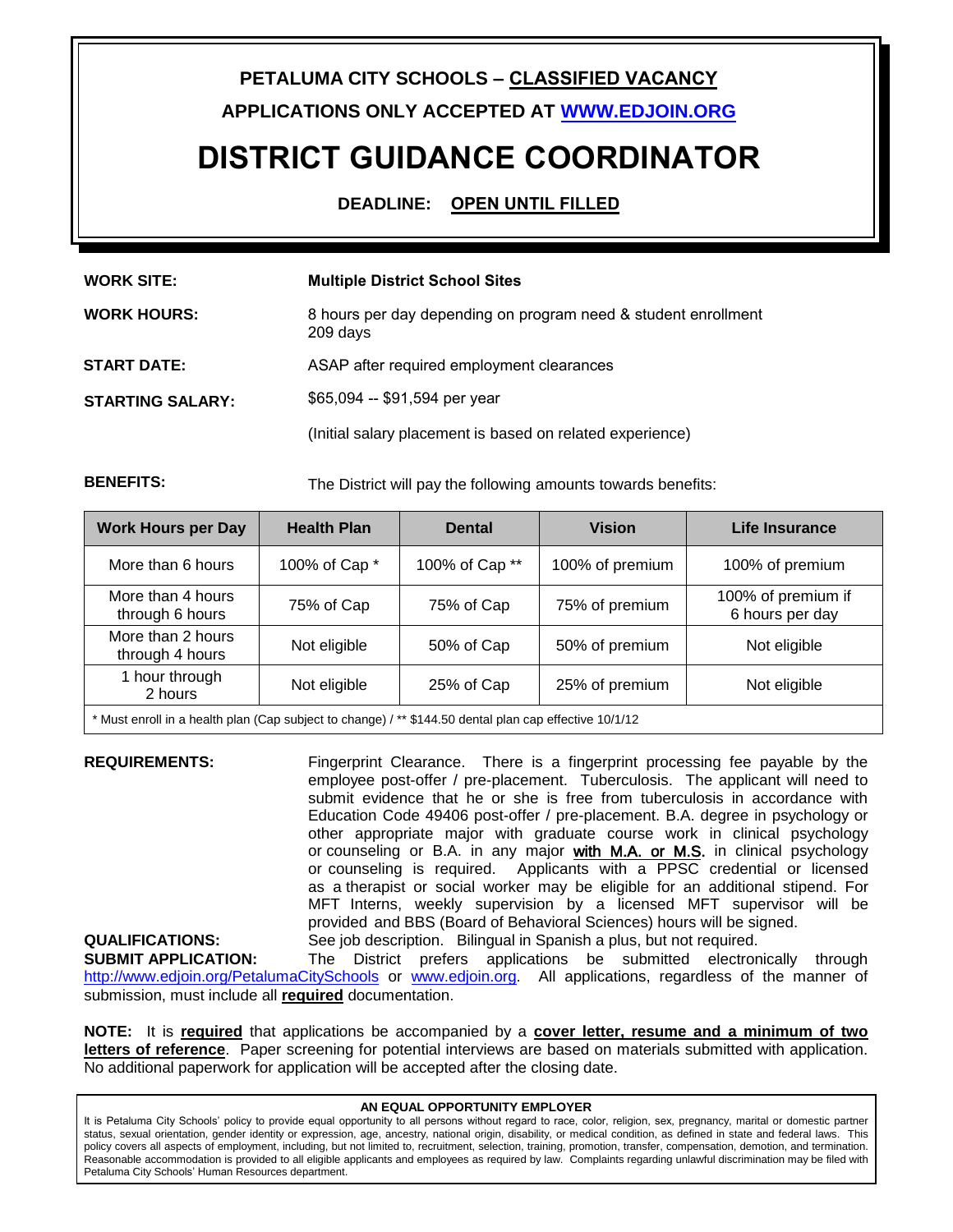# **Petaluma School District Job Description**

**Job Title:** Coordinator, District Guidance **Department:** Student Services **Reports To:** Assistant Superintendent, Student Services **Prepared Date:** August 2016 **Approved Date:** August 2016

## **SUMMARY**

Under general direction of the Assistant Superintendent, Student Services, the Coordinator, District Guidance plans, coordinates and provides oversight and management for the Elementary and/or Secondary mental health program. Duties include recruiting and supervising mental health interns/trainees, providing a range of counseling support services to students and/or parents; consulting with and training for teachers, counselors, administrators, specialists and district personnel; responding to mental health crises within the district when needed; and to do job-related work as required.

**ESSENTIAL DUTIES AND RESPONSIBILITIES** include the following. Other job-related duties may be assigned.

Provides direct and indirect services including individual, group and family counseling; conflict resolution to students; consults with staff and community agencies; provides crisis intervention, intake interviews, assessment and dispositional interviews; makes referrals to other services and service providers within the community. Manages and implements school based mental health program a multiple school sites working closely with academic counselors, administrators, school psychologists, school nurses and special education staff. Participates in Student Study Team meetings, IEPs and other educational meetings as part of an interdisciplinary team. Actively recruits, trains and supervises mental health trainees and interns adhering to all standards stipulated by the California Board of Behavioral Sciences. Provides intake assessments and direct mental health services which may include individual, group or family counseling. Makes referrals to other services and service providers with the community. Has responsibility of being on-call for crises during the school day and assessing high levels of concern within the district. Duties include conducting threat assessments, suicide assessments and making CPS reports when mandated. Provides psychoeducation, training, prevention and intervention services to school staff and parents. Collaborates as part of a management team under the Assistant Superintendent, Student Services to run the district-wide crisis response team and provides services for students operating under discipline contracts. Perform duties and data collection in compliance with federal, state and grant requirements. May coordinate educational seminars/events which may include outside speakers.

#### **QUALIFICATIONS**

To perform this job successfully, an individual must be able to perform each essential duty satisfactorily. The requirements listed below are representative of the knowledge, skill, and/or ability required. Reasonable accommodations may be made to enable individuals with disabilities to perform the essential functions.

Knowledge of the principles of human behavior. Familiar with a variety of counseling interventions appropriate in working with K-12 students, including individual, group and family methods. Knowledge of child development, adult and child psychopathology, differential diagnosis and the theoretical and pragmatic aspects of counseling relationships. Knowledge of community service agencies and resources; problems and concerns of families in the